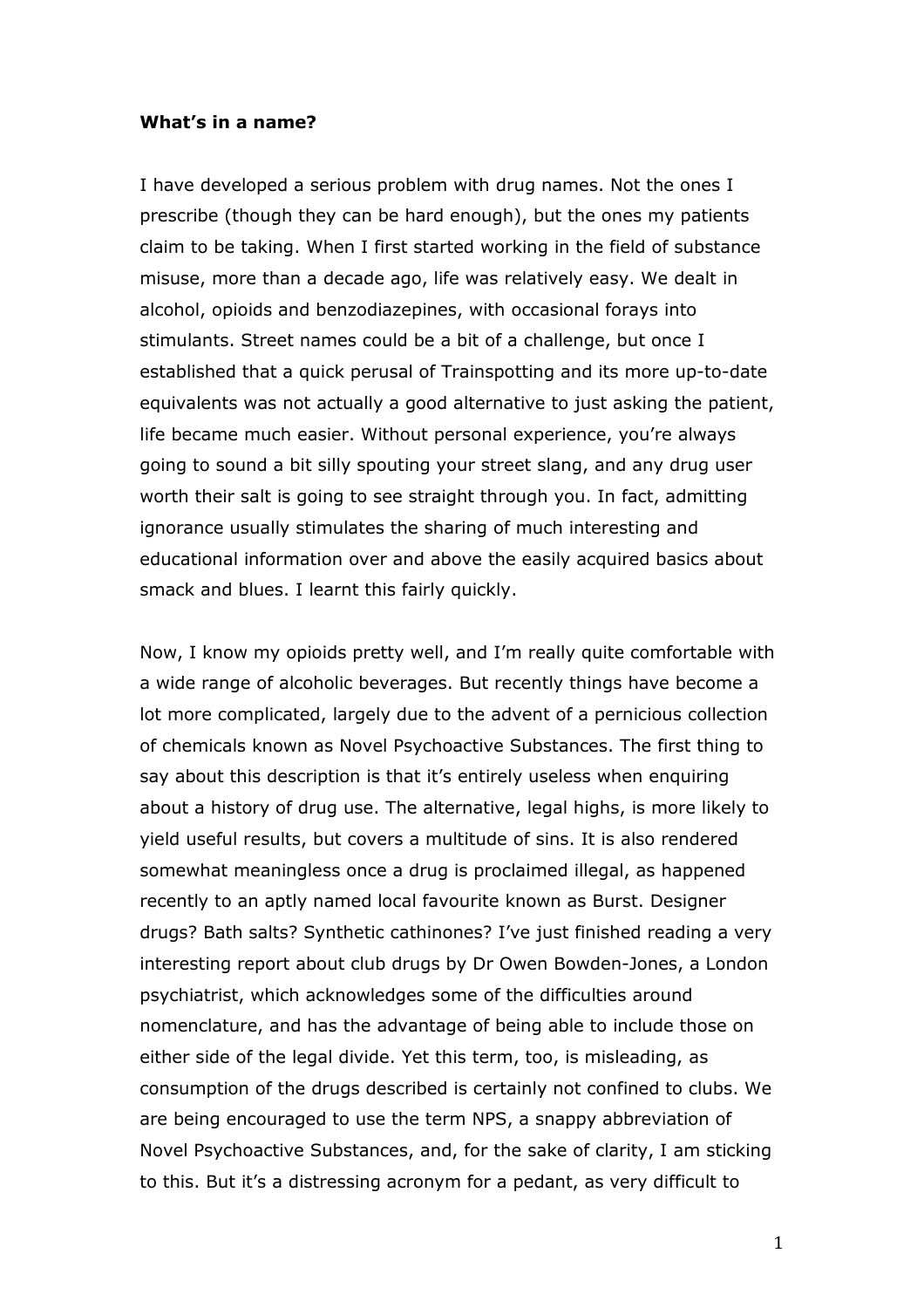refer to in the plural without doing horrible things with apostrophes, which somehow just seems wrong.

It gets worse. Having somehow established the use of NPS's (grammatically correct according to my research), the next hurdle is to elucidate which of the literally countless substances available the patient thinks they've consumed. I say "thinks" because what's written on the colourful and enticing packaging isn't always what's contained within, adding to the risks involved. The names themselves are like something out of a bad sci-fi movie – you couldn't make them up. They are reminiscent of Dungeons and Dragons crossed with Breaking Bad – I can't help imagining both drugs and names being dreamt up by someone in a damp underground cavern, with bubbling test tubes (or even cauldrons) and lots of badly chalked symbols, dressed in some dodgy robes. The reality is probably that this little fantasy is exactly what they're supposed to achieve, through some very clever marketing. There is a sordid glamour about names like Annihilation, Dust Till Dawn, Exodus, Clockwork Orange, Fury and Fusion. Others have a cheery ring – Jumping Beans, Disco Biscuits and, of course, Spice. The packaging is usually gaudy, and it's hard to believe that such crass looking products could be dangerous. In fact, you could imagine school children exchanging them in the playground, and this, combined with their oddly legal (or not always illegal) status, may lull the curious into a false sense of security.

However, they should beware, as these drugs are very cleverly manipulated to mimic the effects of various well-established illegal substances, such as cocaine, amphetamines, psychedelics and cannabis. They are not regulated, and are commonly sold as bath salts or plant food, with the advice – or barefaced lie, really – that they are not meant for human consumption. And, like their illegal cousins, they can cause great damage to mental and physical health. Burst, also known as ethylphenidate, has precipitated outbreaks of aggressive and psychotic behaviour in users, and is also being injected, with the consequent risk of infection with hepatitis C or HIV, or, perhaps worse, that very nasty condition called necrotizing fasciitis (more sensationally known as flesh-

2